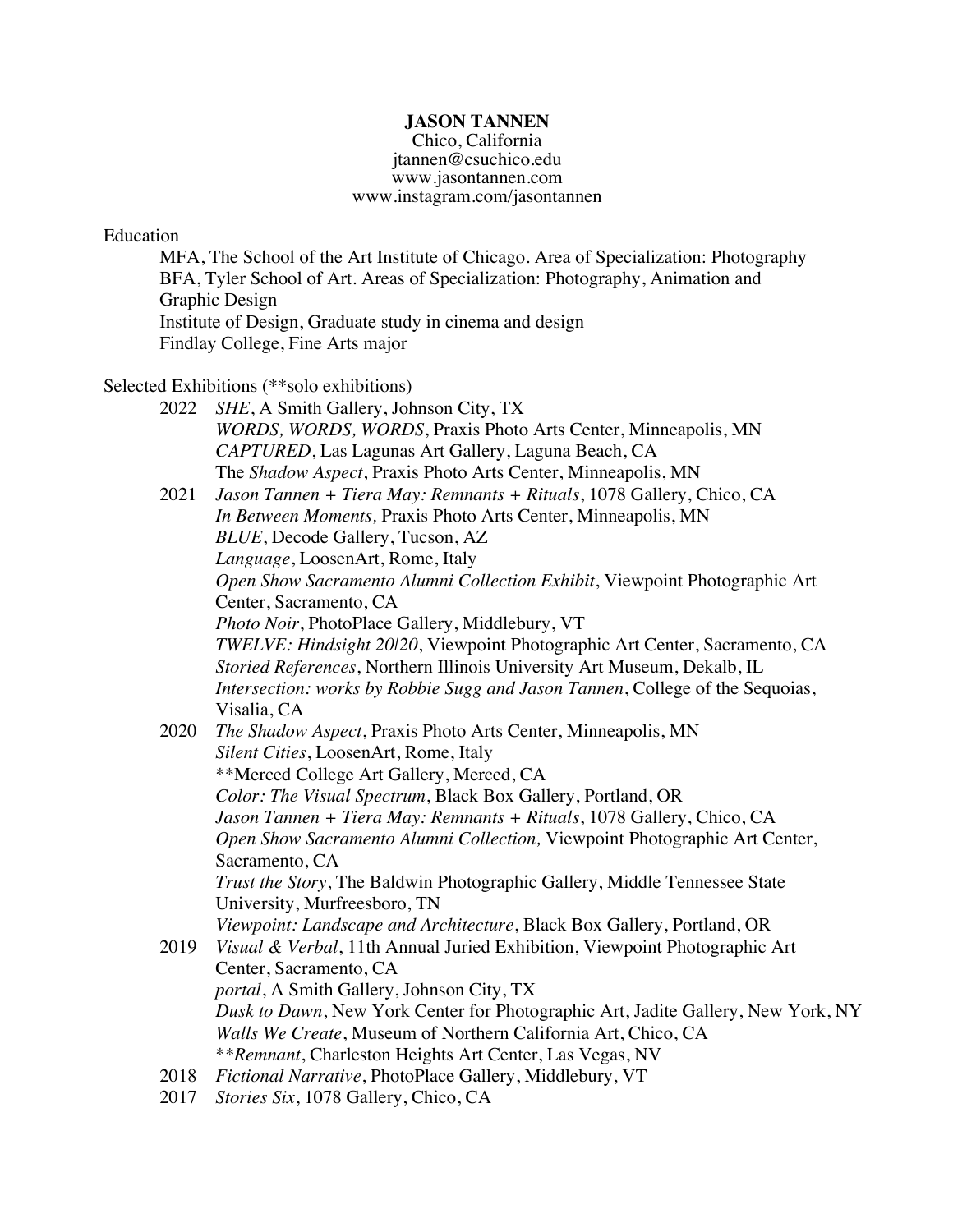|      | -SCAPES, PH21 Gallery, Budapest, Hungary                                              |
|------|---------------------------------------------------------------------------------------|
|      | Black and White, Center for Fine Art Photography in Fort Collins, CO                  |
| 2016 | Night, The Center for Fine Art Photography, Fort Collins, CO                          |
|      | 35 Live: CoCA Members' Show, Center on Contemporary Art, Seattle, WA                  |
|      | Photo Noir, PhotoPlace Gallery, Middlebury, VT                                        |
|      | Selections from the Rayko Marketplace, Rayko Photo Center, San Francisco, CA          |
| 2015 | <i>**The Edge of Night</i> , Butte College Art Gallery, Oroville, CA                  |
|      | Windows, Mirrors and Doors, PhotoPlace Gallery, Middlebury, VT                        |
| 2014 | Landscape and Architecture, Black Box Gallery, Portland, OR                           |
|      | Up All Night, SFCamerawork, San Francisco, CA                                         |
|      | Now that You're Gone  San Francisco Neighborhoods Without Us, San Francisco           |
|      | Arts Commission Galleries, San Francisco, CA                                          |
| 2013 | **Visual Culture: Photographing Chinatown, 1078 Gallery, Chico, CA                    |
|      | Stories, Fables, Fact, and Fiction, Linus Galleries, Pasadena   Long Beach, CA        |
| 2012 | 2012 Fukushima Contemporary Art Biennale, Fukushima, Japan                            |
| 2011 | Narrative: The Photographic Image, juried exhibition, Black Box Gallery, Portland, OR |
|      | The Poetry of Shadows, juried exhibition, PhotoPlace Gallery, Middlebury, VT          |
|      | FILMIDEO, 6th Annual Film and video screenings, Index Art Center, Newark, NJ          |
|      | Kindred Spirits: Artists and Scholar/Teachers, Butte College, Orland, CA              |
| 2010 | ¡SIN! The Bakehouse Art Complex, Miami, FL                                            |
|      | Louisville's International Festival of Film, Louisville, KY                           |
|      | Strasbourg International Film Festival, Strasbourg, France and St. Petersburg, FL     |
|      | 1078 Gallery International Film Festival, Chico, CA                                   |
| 2009 | Staged: the Constructed Photograph, Gallery RFD, Swainsboro, GA                       |
|      | Sacramento International Film Festival, Sacramento, CA                                |
|      | **1078 Gallery, Chico, CA                                                             |
| 2008 | ** Small Collections, Humanities Center Gallery, California State University Chico    |
|      | Multi Media Film Festival, Society for Photographic Education Regional                |
|      | Conference, San Francisco, CA                                                         |
|      | Heart Of England International Film Festival 2008, Tamworth, England                  |
|      | Moving Image Film Festival, Toronto, Ontario                                          |
|      | Swansea Bay Film Festival, Swansea, Wales                                             |
| 2007 | 8 <sup>th</sup> Annual Filmstock International Film Festival, Luton, England          |
|      | 3rd International Small Film Festival, Berkeley Art Center, Berkeley, CA              |
|      | Chico Icons, Avenue 9 Gallery, Chico, CA                                              |
|      | Case Studies, The Defoor Centre Gallery, Atlanta, GA                                  |
| 2006 | Chico Icons, Avenue 9 Gallery, Chico, CA                                              |
|      | After Dark, Center for Fine Art Photography, Museum of Contemporary Art, Fort         |
|      | Collins, CO                                                                           |
| 2005 | ** Public Culture/Personal Space: Photographs from the Street, Humanities Center      |
|      | Gallery, California State University Chico                                            |
| 2004 | Gallery of Visual Art, University of Montana, Missoula. Society for Photographic      |
|      | <b>Education Juried Photography Exhibition</b>                                        |
|      | Openings, Avenue 9 Gallery, Chico, CA                                                 |
| 2000 | VIPER 2000, Festival of Film, Video and New Media, Basel, Switzerland                 |
|      | Paper, Scissors, Rock, San Francisco Art Commission Gallery, San Francisco, CA        |

2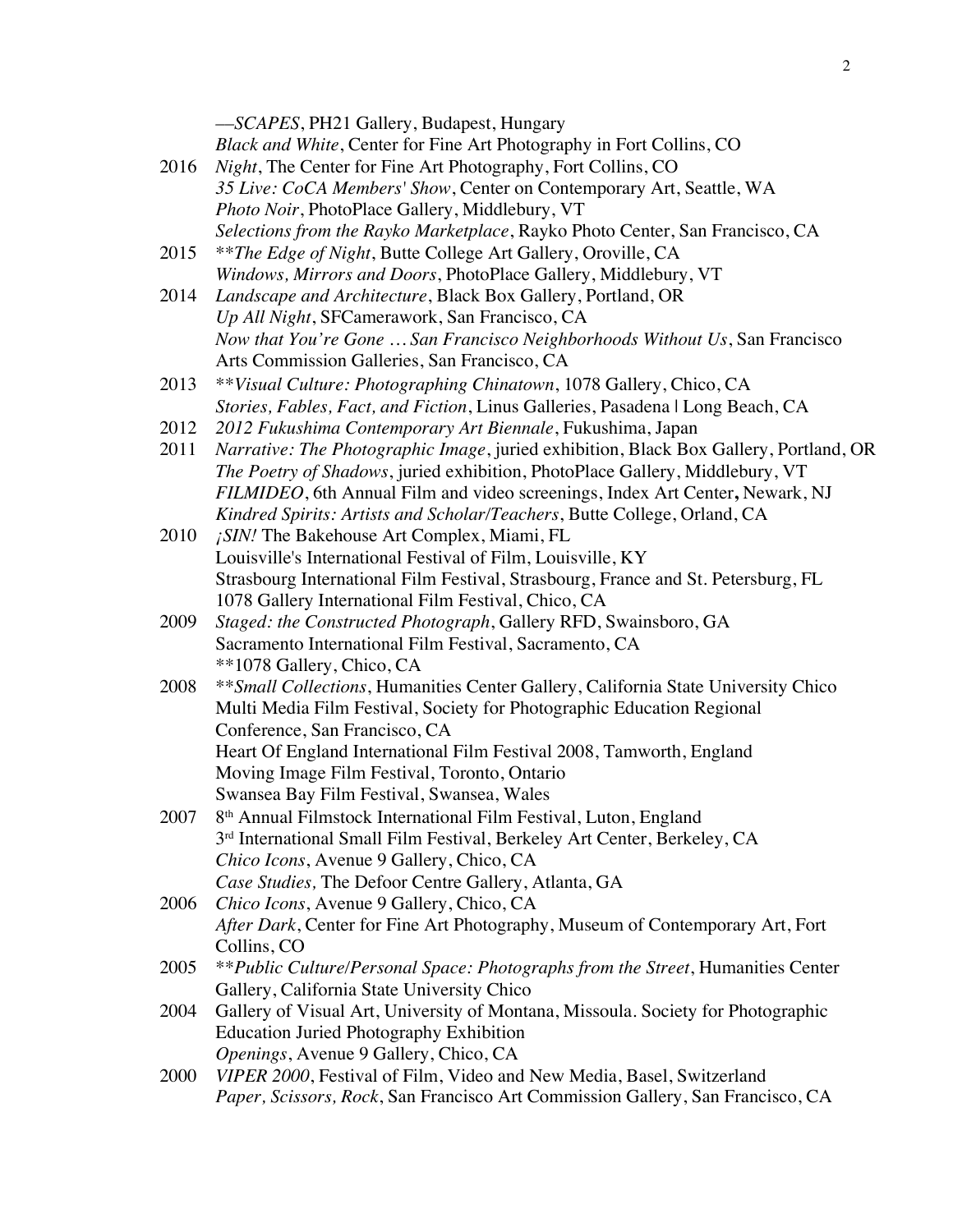*High Touch/High Tech*, Kala Art Institute, Berkeley, CA

\*\**Town and Country*, Humanities Center Gallery, California State University Chico

- 1998 1078 Gallery, Chico, CA
- 1997 Side Street Projects, Santa Monica, CA (Online Internet artist project)
- 1994 \*\**The Laszlo Negatives*, University YWCA, University of California, Berkeley
- Intersection for the Arts, San Francisco, CA
- 1992 \*\**Shadowtown*, Installation Gallery, San Diego, CA \*\**The City Never Sleeps*, Los Angeles Center for Photographic Studies, Los Angeles
- 1991 \*\**Night Must Fall*, C.A.G.E., Cincinnati, OH
- 1990 San Diego Art Institute, San Diego, CA *Life and Death in the City*, SPACES, Cleveland, OH
- 1989 *The City Never Sleeps,* Artcite Center for the Contemporary Arts, Windsor, Ontario (Multi-site Urbanology project) *On Camera*, QEX/TV16, Pittsburgh, PA (Independent film and video broadcast series)
- 1988 Louisville Visual Art Association, Louisville, KY Jan van Eyck Akademie, the Netherlands (Artist exchange project) Nexus Contemporary Art Center, Atlanta, GA
- 1987 *TV C.A.G.E.*, Cincinnati, OH (Broadcast television project) The Contemporary Arts Center, Cincinnati, OH
- 1986 SPACES, Cleveland, OH Ohio State University Galleries of Fine Art, Columbus, OH The Alternative Museum, New York, NY
- 1985 Randolph Street Gallery, Chicago, IL
- 1983 The Photographic Archives, Louisville, KY
- 1982 Barnhart Gallery, University of Kentucky, Lexington, KY
- 1981 Smith Limited Gallery, Cincinnati, OH
- 1980-1982 Southern Arts Federation traveling exhibition: FL, GA, KY, LA
	- 1980 Polish and American Photography Exchange California Institute for the Arts, Valencia, CA

# Artist Residencies

- 1986 Real Art Ways, Hartford, CT
- 1985 Yellow Springs Institute for Contemporary Studies & the Arts, Chester Springs, PA

# Grants and Fellowships

- 1991 The Ohio Arts Council Individual Artist Media Arts Fellowship
- 1989 Hallwalls/National Endowment for the Arts Interdisciplinary Project Grant
- 1987 Arts Midwest Regional Fellowship Regional Emmy Award, National Academy of Arts and Sciences Center for New Television Video Production Fellowship The Ohio Arts Council Individual Artist Photography Fellowship
- 1986 The Ohio Arts Council New Works Grant

# Selected Bibliography

Madelon Hynes, "This week's 5 best bets for arts & culture in Las Vegas," Las Vegas Review-Journal, 27 June 2019, Arts & Culture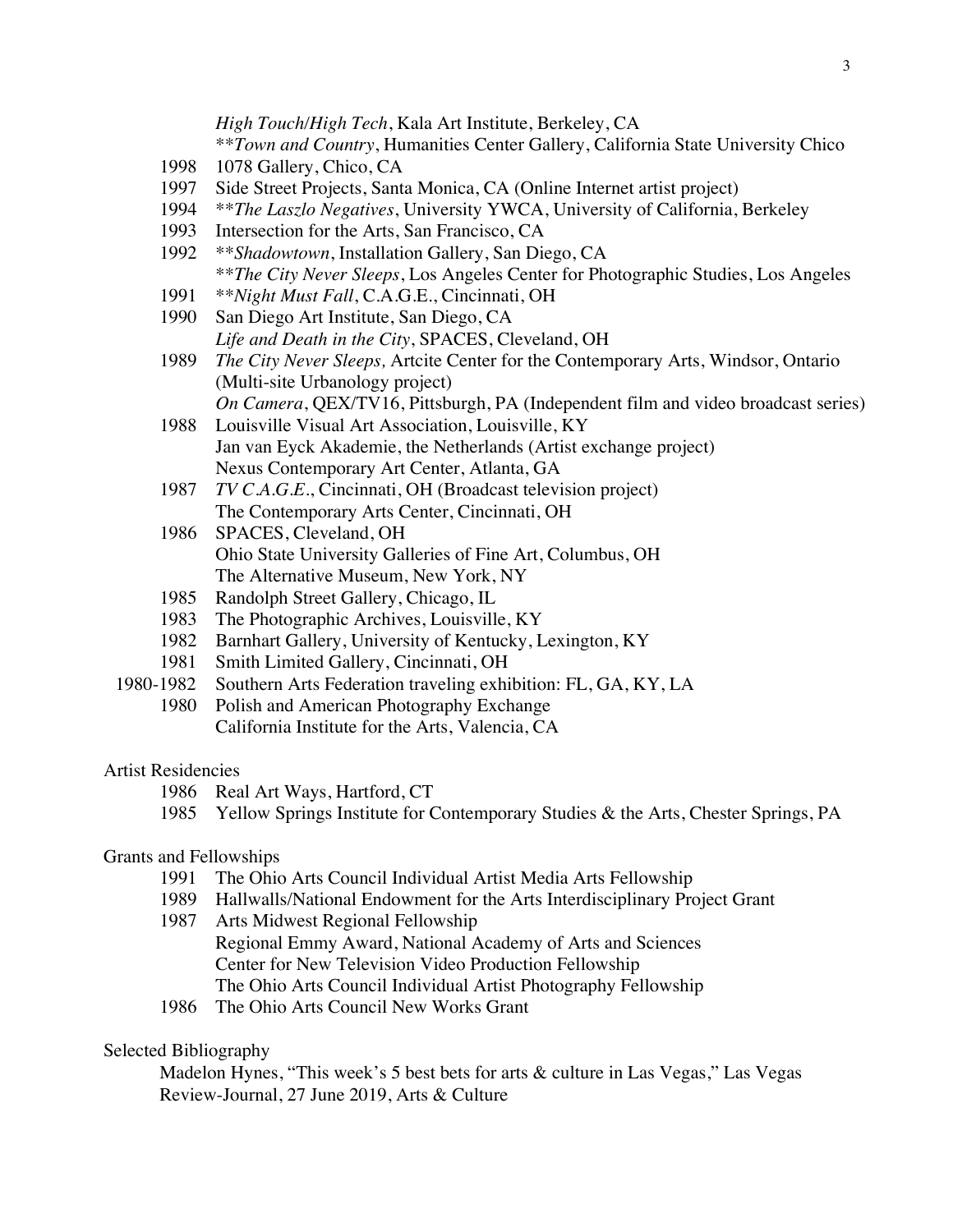Saunthy Singh, "Art in the bungalow," Chico News & Review, 14 December 2017, Arts&Culture Carey Wilson, "Dark Narratives," Chico News & Review, 1 October 2015, Arts&Culture Dolores Mitchell, "East meets West in Visual Culture," Chico Enterprise Record, 29 September 2013, Entertainment Josh Indar, "Window Dressing," 10Spot Quarterly Arts Magazine, Winter 2007 Carol Ladewig, "Paper, Rock, Scissors," Art Papers Magazine, November/ December 2000 Robert Pincus, "Critic's Choice," San Diego Union-Tribune, 22 October 1992, Night & Day Leah Ollman, "At the Galleries," Los Angeles Times, 21 October 1992, San Diego County edition, Entertainment section Mary Cox, "'Night Must Fall' at C.A.G.E.," The Downtowner, 23 April 1991, Art Beat Frank Green, "Life and Death in the City," Dialogue, the Ohio Arts Journal, May/June 1990, p. 27 "URBANology: Artists View Urban Experience," Dart Press, Detroit, Michigan, 1989, exhibition catalogue "In Exchange," The Jan Van Eyck Akademie, Maastricht, the Netherlands, April 1988, exhibition catalogue "PhotoVisions," The Contemporary Art Center, Cincinnati, Ohio, 1987, exhibition catalogue "Made in America: the Great Lakes States," The Alternative Museum, New York, 1986, exhibition catalogue Real Art Ways, Hartford, Connecticut, spring 1986, exhibition catalogue "Photofusion," Pratt Institute, New York, New York, 1981, exhibition catalogue Public Collections The Alternative Museum, New York, NY Bay Area Video Coalition Media Library, San Francisco, CA The Chicago Art Institute, Chicago, IL: graduate portfolio Cincinnati Bell Information Systems, Inc., Cincinnati, OH The Crocker Art Museum, Sacramento, CA General Hospital Acute Care Building, San Francisco, CA The Library of the Museum of Modern Art, New York, NY Museum of Modern Art, New York, NY: graduate portfolio National Museum of American Art, Smithsonian Institution, National Endowment for the Arts Visual Artists Fellowship Archive, Washington, D.C. Real Art Ways video archive, Hartford, CT San Francisco Museum of Modern Art, San Francisco, CA Scripps Howard Broadcasting Company, Cincinnati, OH

#### Curatorial Experience

2017

Guest Curator

University Art Gallery, California State University Chico, Chico, CA

"Two Truths & A Lie: Weegee, Zoe Crosher, Jessamyn Lovell

An exhibition featuring the work of famed tabloid photographer Weegee and contemporary artists Zoe Crosher and Jessamyn Lovell, exploring the shift in photography's role as the arbiter of fact.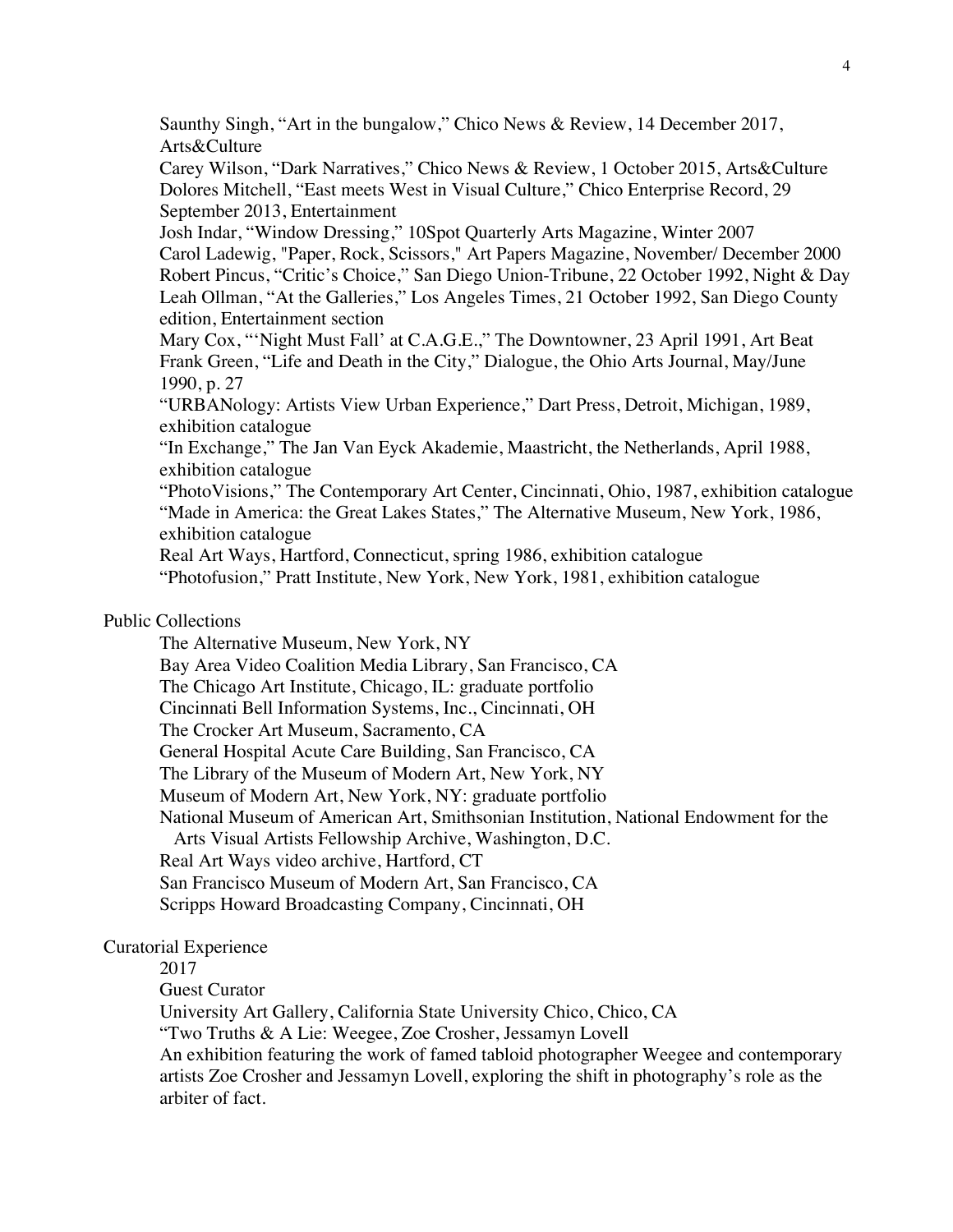1998 – 2014 Curator, University Art Gallery Department of Art and Art History, California State University Chico Chico, CA

1996 – 1997

Project Curator

"A Day's Work, Hunters Point Shipyard Workers, 1940-1945 and Bayview-Hunters Point Art Makers Today". Oral History Project and Exhibition, Shipyard Trust for the Arts, Hunters Point Shipyard, San Francisco, California

1992 – 1995

Gallery Director, the San Francisco Arts Commission Gallery, San Francisco, California

1990 – 1992

Visual Arts Coordinator, Sushi Performance and Visual Art Gallery, San Diego, California

1980 – 1981 Curator, the Resident Arts and Humanities Consortium, Cincinnati, Ohio

# Teaching Experience

1998 – 2006

Instructor, California State University, Chico (in addition to position of Curator) Film as Visual Art, The History of Photography, Intermediate Photography and Gallery **Production** 

#### 1995 - 1996

Assistant Chair and Master's Project Coordinator, Department of Museum Studies, John F. Kennedy University, Orinda, CA

#### 1995

Instructor, California College of Arts and Crafts, Oakland, CA Professional Practices in the Graduate Studies Program

1981 – 1990 Adjunct Instructor, University of Northern Kentucky, Alexandria, KY Intermediate and Advanced black and white photography, and The Art of Cinema

## 1977 – 1980

Assistant Professor (sabbatical appointment), University of Kentucky, Lexington, KY Beginning, Intermediate and Advanced photo, and the History of Photography

#### 1977

Dean's Appointment, Photography Department, Tyler School of Art, Philadelphia, PA Intermediate, Advanced black and white, and non-silver photography